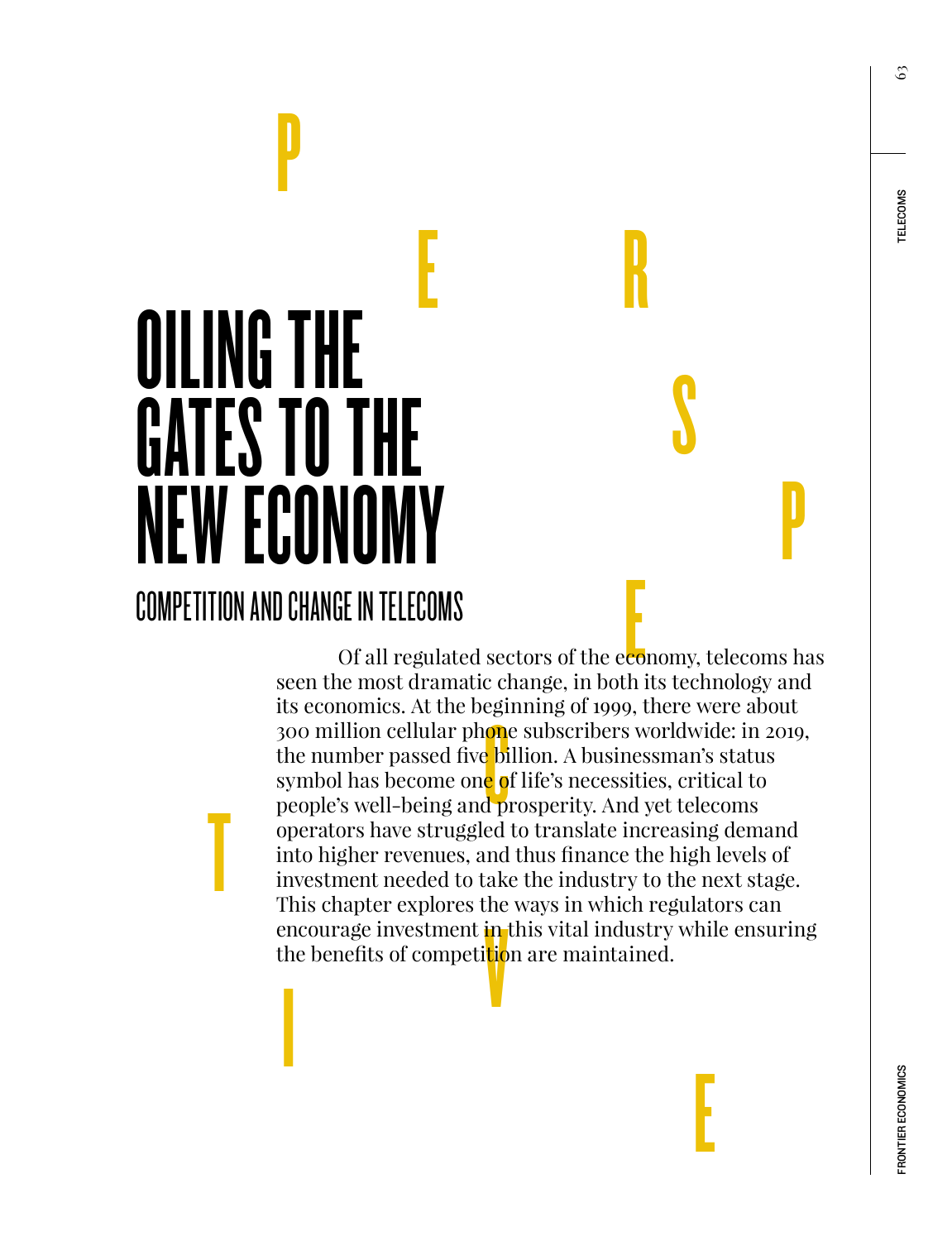Over the past 20 years, the critical role played by telecoms in economic development has become ever more apparent. A recent report by Frontier for GSMA (the industry body) and the Inter-America Development Bank highlighted the link between telecoms investment and the UN's sustainable development goals – including poverty alleviation, good health and well-being. Studies by the World Bank and others have shown the close relationship between telecoms investment and growth. Whether as the gateway to the new economy, or as a facilitator of the old, electronic communications have become integral to economic success.

So what have policy-makers been doing to support this? In advanced economies, they have sought to drive innovation and efficiency by introducing competition into previously monopolistic fixed-line markets and in mobile markets. They have progressively liberalised the supply chain. And as competition has intensified, the regulation of fixed telecoms has been scaled back.

Twenty years ago most fixed telephone prices were capped by the regulator. Today it is very rare to find any retail-level regulation, with the majority of regulation focused on facilitating competitive access to and use of fixed networks. Meanwhile, in mobile, the main way in which policy-makers have introduced competition has been through the periodic process of assigning spectrum/airwaves to operators.

#### NEXT QUESTION, PLEASE

The speed of technological development has been impressive – analogue networks have been digitised, narrowband has been replaced by broadband and wireless networks have provided access in places which fixed networks never reached (and never will). The amount of information that is now transmitted over telecoms networks was unimaginable two decades ago. Box 1 traces the history of services provided by fixed networks, from voice to internet; Box 2 the development of mobile services. But the introduction and spread of internet use, leading to ever-increasing demand for data and technology progress, have also raised new policy issues.

Policy-makers are now setting ambitious targets for the roll-out of "next-generation" ultra-fast fibre broadband (UFBB) fixed networks, and want to facilitate mobile (5G) investment, offering significant increases in the benefits of broadband to both end-users and the wider economy. However, to achieve this, investment is needed. Within the European Union, it was estimated in 2017 that the coverage of fibre for homes or business premises (FTTH/FTTP) ranged from 89% in the best-connected country to 0% in the worst.

In its 2018 announcement of agreement on new rules to create the "Gigabit Society", the European Commission estimated that investment of €500 billion would be needed to meet its connectivity targets by 2025. In that same report, the EC concluded that, at current rates of investment, there would be a shortfall on its investment estimate of  $\epsilon_{155}$  billion. It is questionable how and when this gap is going to be filled, especially given that telecom operators also face other challenges, such as WhatsApp messages having increased from one billion to 65 billion in seven years, which are likely to have, at least partially, substituted for "traditional" mobile messaging services.



#### FIGURE 4.1: EVOLUTION OF FIXED NETWORKS

ource: Frontier Econo

Note: This is a simplified illustration and does not for example include upgrades to the core network.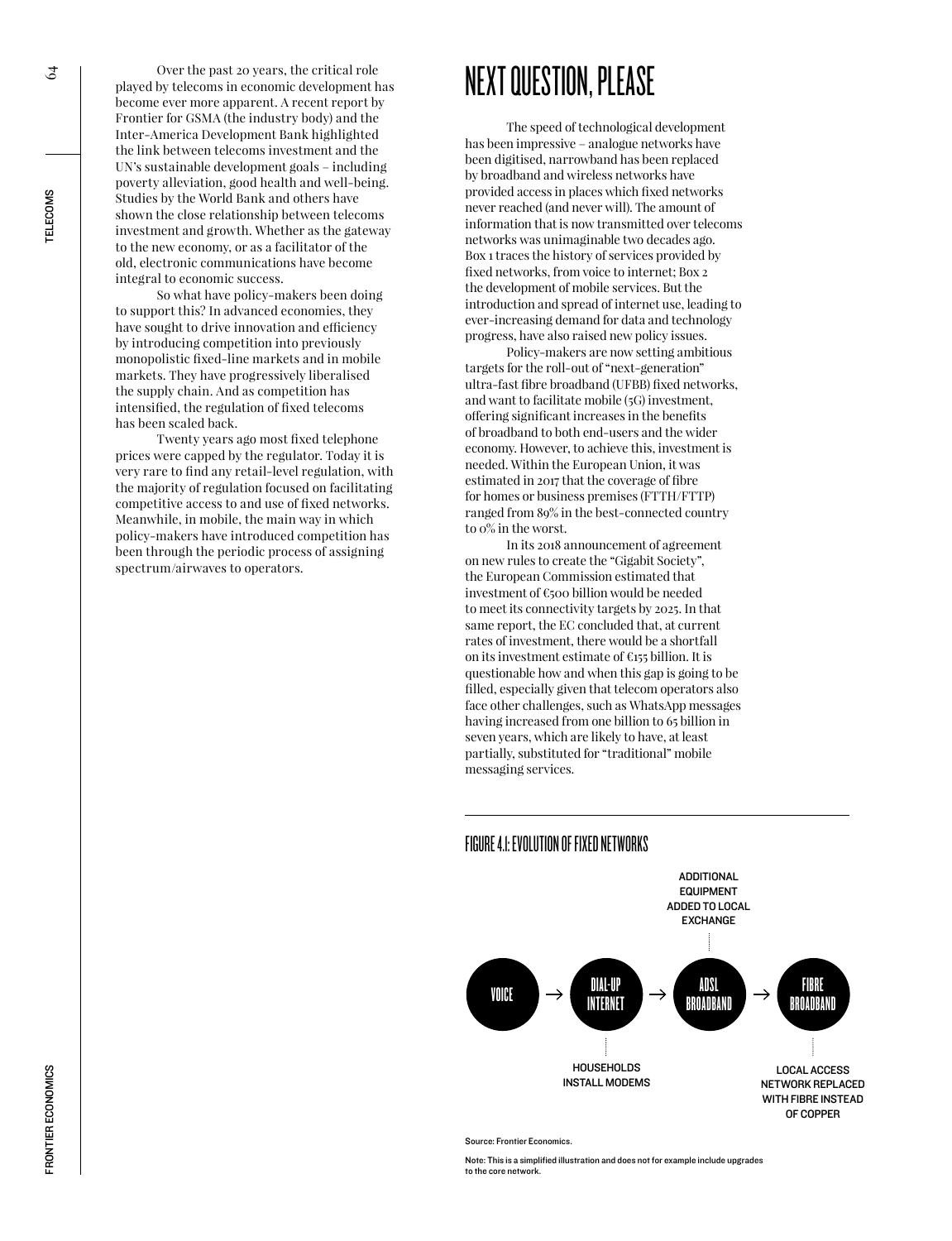## "...UPGRADE REQUIRES SUBSTANTIAL INVESTMENT, WHICH HELPS EXPLAIN WHY FIBRE BROADBAND COVERAGE IS STILL PATCHY IN MANY COUNTRIES"

BOX 1

#### FROM VOICE TO INTERNET

Fixed telephone networks date back to the late nineteenth century in the US and Europe. The main service offered over such networks was, of course, voice calls. This "access network" was expensive to replicate, which meant that typically, it was only viable for a single state-owned operator (what came to be known as a "fixed incumbent") to provide widespread coverage.

Until the 1990s fixed networks developed at a fairly gradual pace. Then internet use started to gain momentum. To begin with, the internet was mainly accessed via a "dial-up connection": the modem on a computer "called" the internet service provider (ISP), allowing data to be transmitted over the fixed telephone network. This was a major development, but with plenty of shortcomings: speeds were slow, connections unreliable, and it was impossible to make a telephone call at the same time.

The key technological development was the introduction of "asymmetric digital subscriber lines" (ADSL) broadband, which has increased internet speeds spectacularly, while allowing simultaneous voice calls. Crucially, this technology did not require replacement of the underlying copper local-access network. Rather, it required operators to put new equipment into local exchanges. So it was relatively cheap for them to upgrade to ADSL, rolling out services to meet the growing demand for broadband, without the need for significant regulatory intervention.

But ADSL also has limitations in terms of capacity and reliability for data-intensive services, making it less than perfect for watching movies, participating in video conferencing, playing games online, sharing videos or sending e-mails with large attachments. It meanwhile proved relatively cheap for cable operators to upgrade their TV networks to offer voice services and broadband internet, putting competitive pressure on fixed incumbents. Cable operators typically use hybrid fibre-coaxial (HFC) networks. Broadband services are delivered along the fibre cable to a cabinet and are then carried to the home via a coaxial copper connection.

In the UK, cable franchises were issued from 1984 onwards as regional monopolies in order to promote investment, and by 1991 a total of 135 franchises, covering 70% of the population, had been issued. But cable coverage remains far from universal. Some countries have none, a few have near-complete coverage, and many are only covered in more densely populated urban areas.

Meanwhile fixed operators have been investing in fibre broadband, offering much higher speeds and greater reliability over time, and increasingly in fibre to the home/building (FTTH/B) that can deliver broadband speeds of 1 Gbps (or even higher). However, this upgrade requires substantial investment, which helps explain why fibre broadband coverage is still patchy in many countries.

65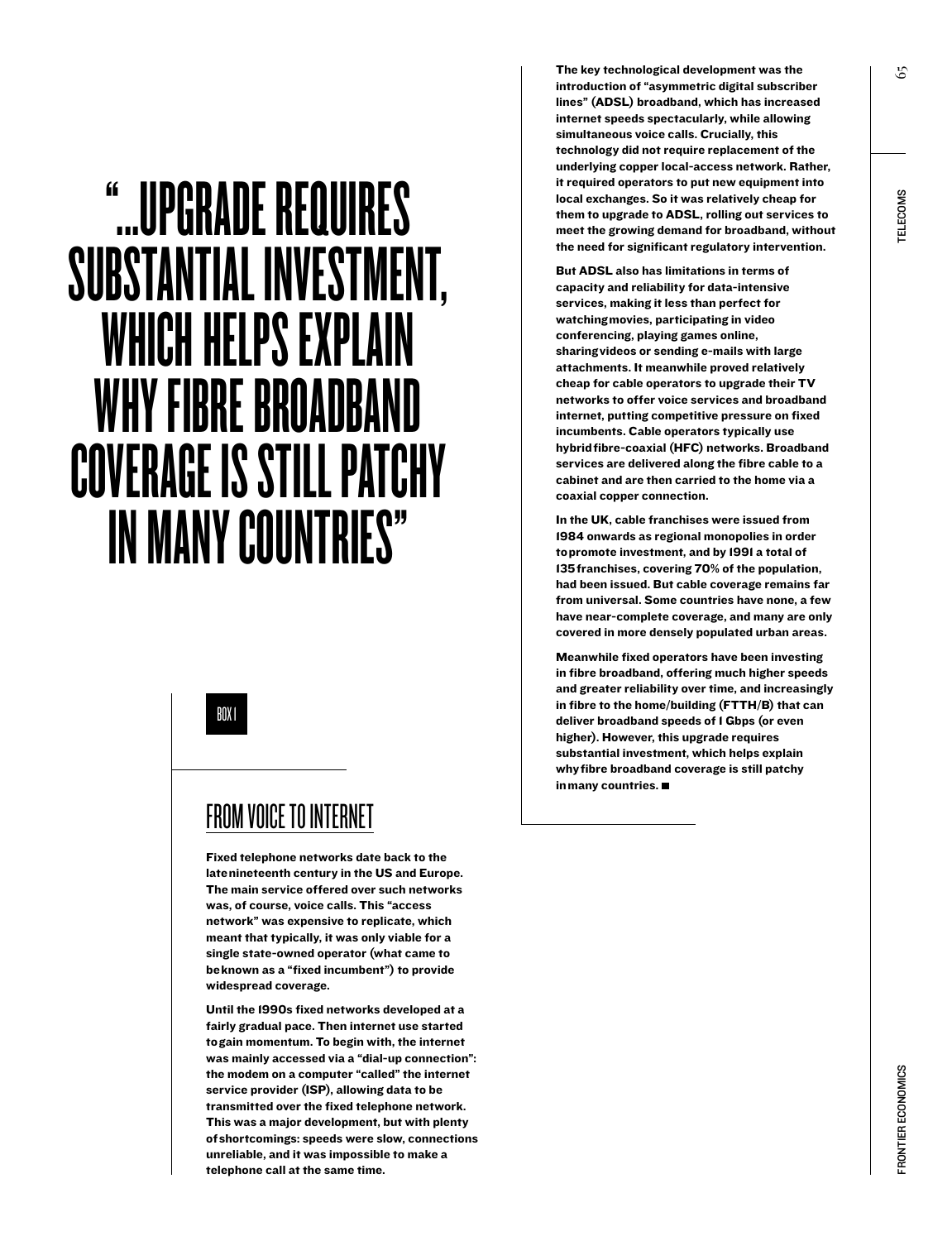How to incentivise investment is an important issue for policy-makers. The issue is that revenues can no longer be counted on to rise automatically with advancing take-up. The past 20 years have seen mobile and broadband services become almost as ubiquitous as traditional utilities, such as water and energy, especially in developed countries. Indeed, the number of mobile SIM cards far exceeds the size of the population in developed countries, as some consumers use one mobile for work and another for private use.

Fixed broadband take-up has also increased significantly, and although there is still some room for further increase, this is unlikely to be an important driver of future revenue growth. Demand for data (over both fixed and mobile networks) has still plenty of headroom for further growth, but telecoms operators seem to have had difficulty extracting sufficient revenue from this to finance the next step in investment.

Telecoms operators in Europe now have falling average revenues per user (ARPU, in telecoms jargon). In fact, the (unweighted) ARPU in the EU has been decreasing for the last ten years. One possible explanation is simply that the later subscribers to mobile and broadband are less intensive users, dragging down the average. But this cannot be the full explanation, as total revenues for both fixed and mobile services have also been falling since 2009. In this context, how can policy-makers create an environment which is conducive to telecoms investment, while maintaining the extraordinary benefits that have been achieved from the liberalisation efforts of the last 20 years?

The EU and other developed countries have taken a variety of different approaches to the liberalisation of fixed services. This reflected the extent of the natural monopoly enjoyed by fixed incumbents, as well as regulators' varying views of the incentives to enter fixed markets.



Note: Figure relates to EU countries (weighted average).

BOX 2

#### COUNTING FROM TWO TO FIVE

Mobile networks have developed much faster than fixed or cable. A new generation of mobile services has been launched every eight to ten years. The first generation of cellular networks (1G) included a range of incompatible technologies that were rolled out on a national, or sometimes regional, basis. Second generation digital networks (2G) were designed to address some of the shortcomings of analogue 1G, increasing network capacity, introducing greater standardisation across countries and increasing security. But 2G technologies were still mainly designed for voice services. Messaging was an unanticipated success.

So the focus of 3G was on better support for data services. Although this generation had a slow start, the growth of smartphones after the launch of the iPhone in 2007 led to a rapid increase in data usage.

The current generation of technology  $-4G$ offers higher speeds and a more reliable connection. Its launch suffered some delays; but roll-out and take-up have been much more rapid and widespread than for 3G. And mobile operators will soon start rolling out 5G on a commercial basis. As well as even higher speeds, it will also provide shorter delays, greater reliability, better security and the opportunity to connect a lot more devices. This will open the door to a whole range of new potential uses, including driverless cars and virtual reality, and connecting "things" to the internet after connecting nearly all humans. But it is likely to be very costly to roll out, largely because of the density of base stations required to deliver the necessary capacity.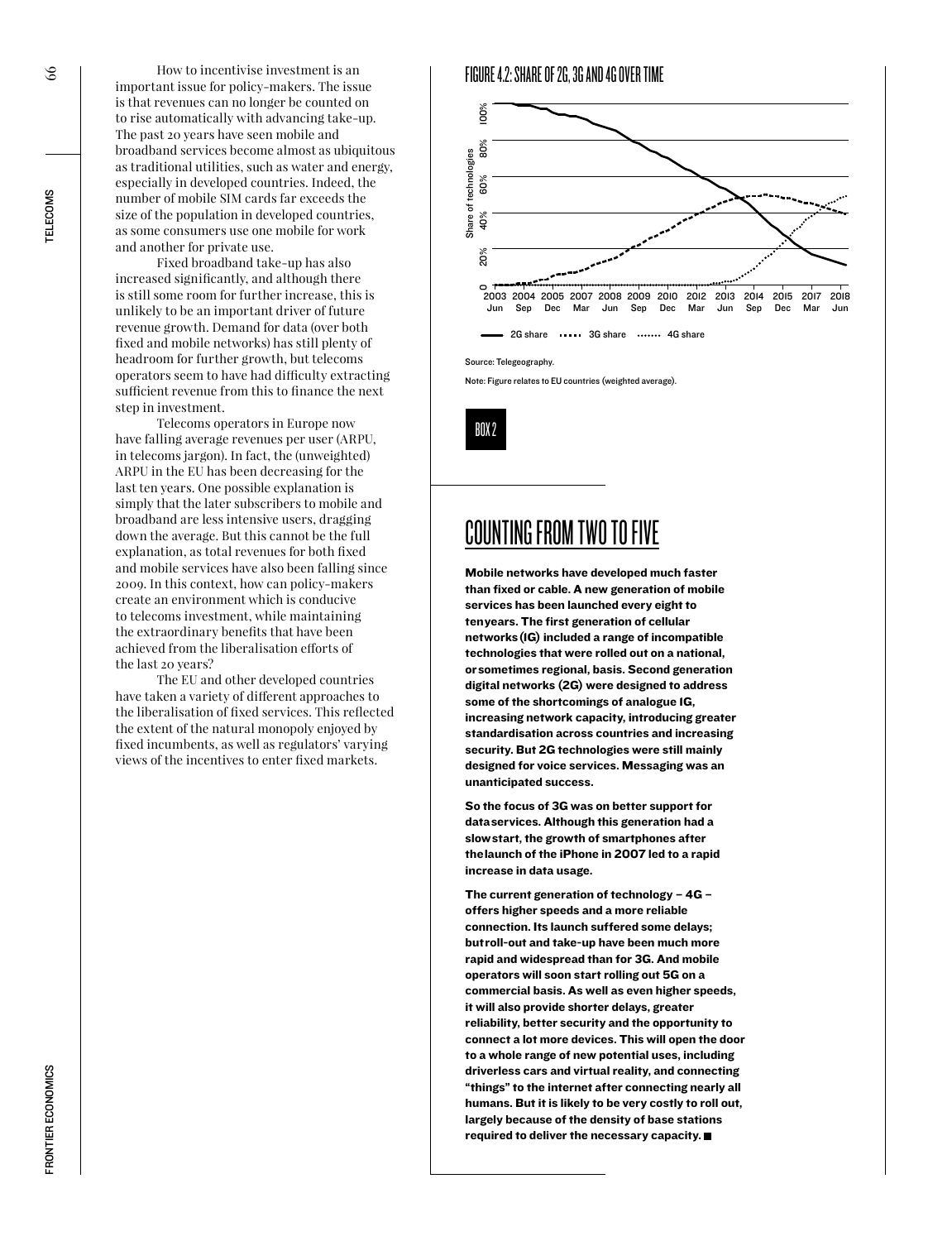# DEMAND FOR DATA FIXED AND MOBILE

#### EU RELIES MAINLY ON THE LADDER…

The EU's liberalisation model promoted new market entry through access to the incumbents' infrastructure, intended to provide a "ladder of investment" to infrastructure-based competition in future. The idea was to provide new entrants with the opportunity to build up a subscriber base before risking substantial investments in networks of their own.

The impact of this approach has been mixed. There is wide variation across the EU. Still, the policy can, on the whole, be seen to have been successful in encouraging entry.

But the fall in incumbent market shares masks significant differences in the reliance of new entrants on access to the incumbents' infrastructure (rather than their own). In general, there has been more reliance on the incumbents in Western Europe (WE) than in Central and Eastern Europe (CEE). By and large, in CEE, incumbents' networks had a lower quality and lesser reach; liberalisation (allowing access to these) came later; and the costs of rolling out alternative networks was lower.



67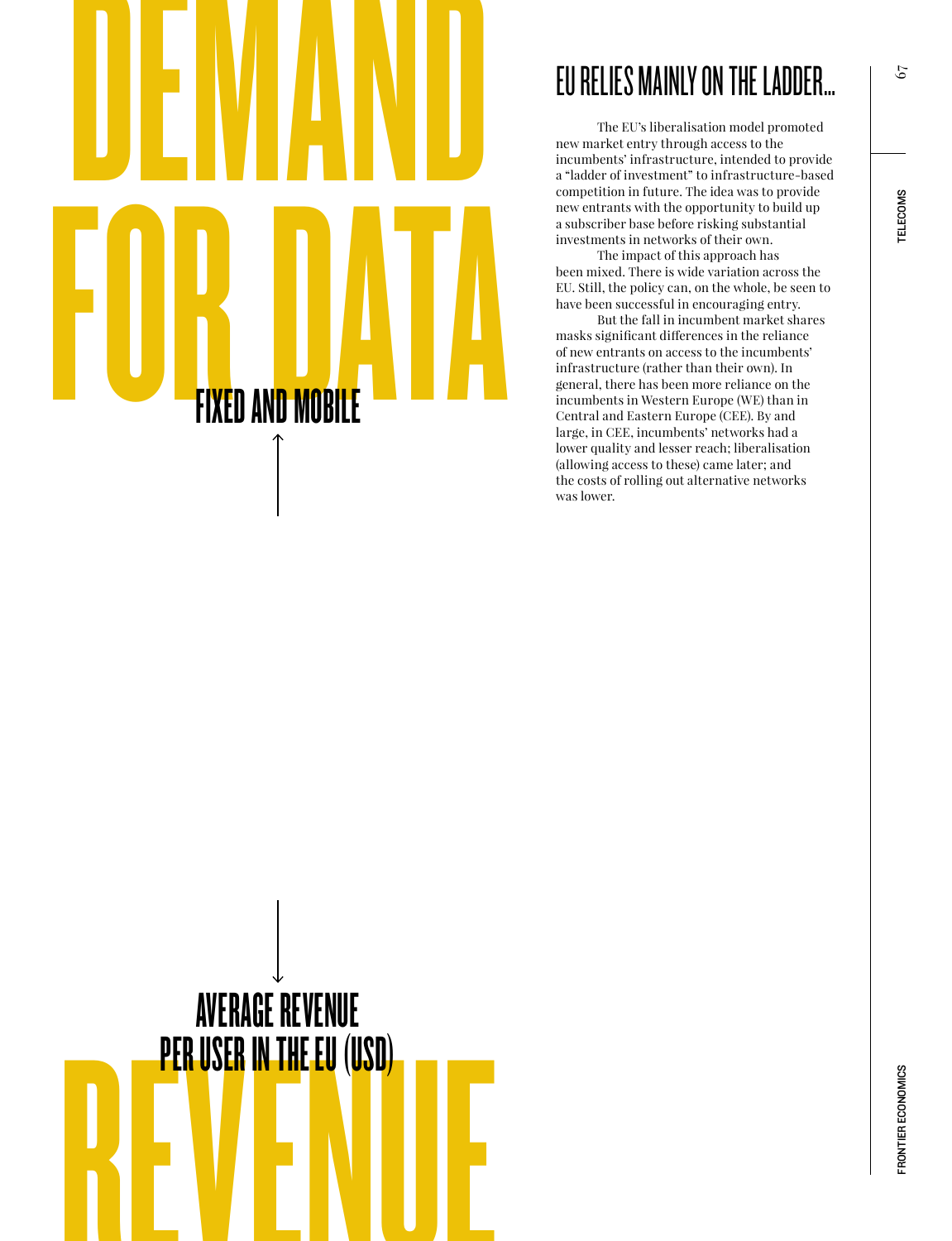$\frac{8}{2}$ 

## "THE US WAS ONE OF THE FIRST COUNTRIES TO REGULATE ACCESS TO THE FIXED INCUMBENTS' LAST MILE NETWORKS"

#### …WITH DIFFERENT APPROACHES FOLLOWED BY OTHERS

In Australia, New Zealand and Singapore, the authorities have opted for a single monopoly wholesale fixed network. In all three countries, there is separation between the wholesale network and retail providers, which removes the incentives that wholesale networks may have to favour their own downstream retail operations. And they are all subject to regulation to help facilitate competition downstream. In all three countries, governments have also provided funding to help ensure widespread coverage.

By contrast, in the US the focus has been on promoting competition between separate infrastructure providers. The US was one of the first countries to regulate access to the fixed incumbents' last mile networks, by unbundling the local loop (LLU) in 1996. However, it deregulated LLU in 2001, when it decided that the incentive to invest would be higher without access obligations.

The US is unusual in that it was cable operators that initially had the largest share of broadband subscribers (and still have nearly two-thirds). This put pressure on the traditional telecoms companies, AT&T and Verizon, to respond by rolling out their own DSL broadband, and more recently fibre, networks. Some 70% of the population is able to choose between two or more broadband network providers, with a small proportion having access to three or more.

Japan has a wholesale access regime, with more light-touch regulation imposed on fibre than on copper. However, in reality, there is limited take-up of wholesale access opportunities. Instead, access to poles (and sewers) has helped to promote infrastructure-based competition, mostly between fixed network fibre providers (there is very little cable). A high proportion of Japanese live in blocks of flats and/or cities, and the government has funded the roll-out of fibre in less easy-to-cover areas, also putting in place a number of measures to boost take-up.

In Korea, where the population is also concentrated in densely populated areas, LLU was introduced in 2002, although take-up has been minimal. Fibre networks rolled out after 2004 have not been subject to access regulation to help incentivise investment. There is strong infrastructure-based competition, with the state also providing some financial support for broadband roll-out.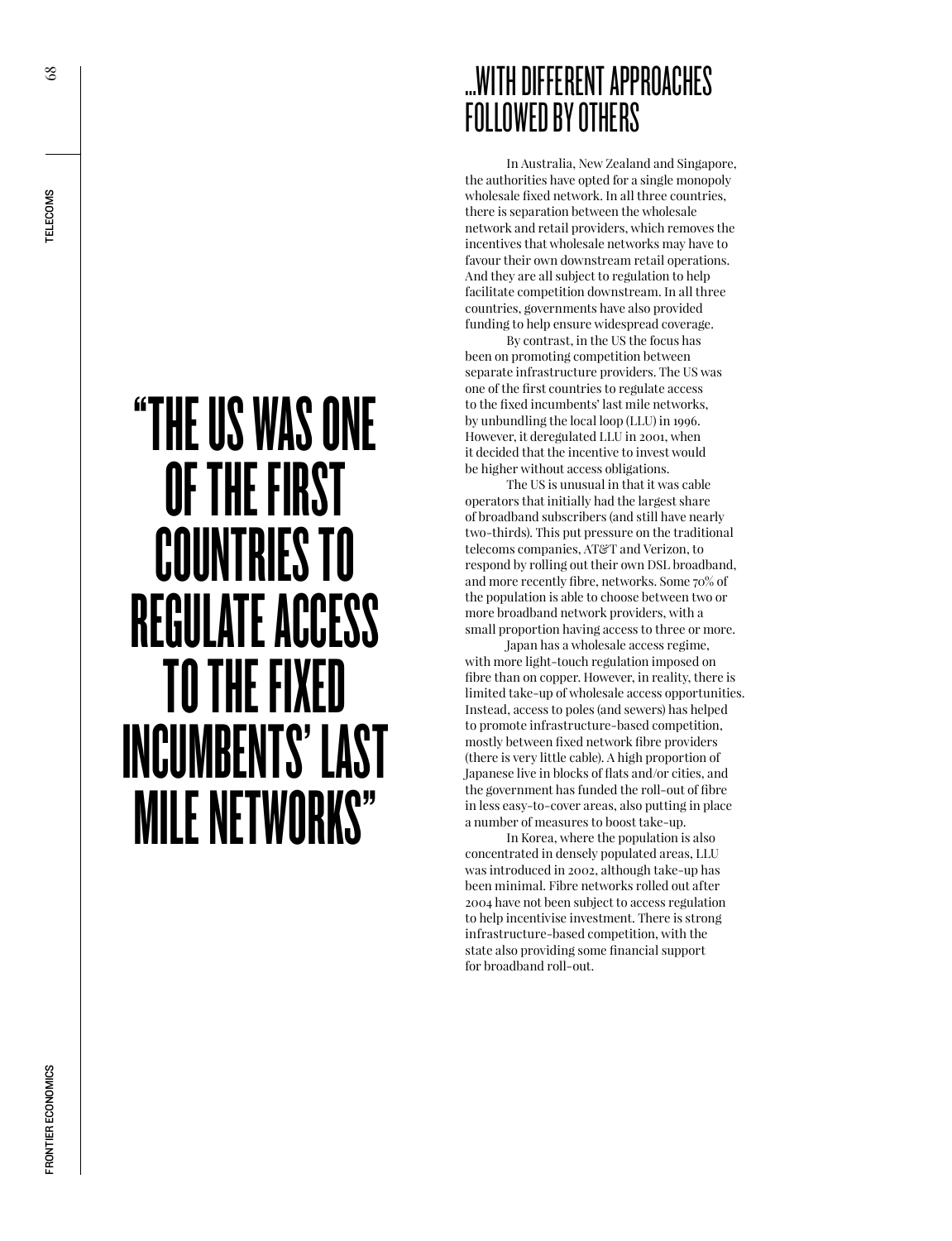#### FOUR-WAY SPLIT IN FIXED MARKETS

However different these markets, they have all been shaped by government intervention, affecting the ways in which competition has developed, both within the EU and elsewhere. To attempt an assessment of the impact on consumer outcomes, we have grouped these markets into four broad categories:

- High access-based competition (with vertical ownership separation)
- Low infrastructure-based competition
- Modest infrastructure-based competition
- High infrastructure-based competition.

The first group includes Singapore, New Zealand and to a significant extent Australia. The approach has been quite different in EU countries where there are varying degrees of infrastructure-based competition, but no vertical separation of ownership.

We have partly inferred the level of infrastructure-based competition from the share of different technologies. Greece and Italy have no cable, so their level has been classified as "low". The UK, Germany and France have a mixture of access-based and infrastructure-based competition – so their level has been classified as "modest". The US, Korea, Japan, the Netherlands and CEE have almost exclusively infrastructure-based competition – their level has been classified as "high".

#### FIGURE 4.3: CATEGORISATION OF COUNTRIES

|                                                                                    | <b>Countries</b>                                                                                                                                                                             |
|------------------------------------------------------------------------------------|----------------------------------------------------------------------------------------------------------------------------------------------------------------------------------------------|
| High access-based competition<br>(with vertical ownership separation)              | Australia, New Zealand, Singapore                                                                                                                                                            |
| Low infrastructure-based competition                                               | Italy, Greece                                                                                                                                                                                |
| Modest infrastructure-based competition                                            | France, Germany, Ireland, UK, Croatia,<br>Luxembourg, Austria, Cyprus, Denmark                                                                                                               |
| High infrastructure-based competition<br>(above 50% share of non-DSL technologies) | Romania, Hungary, US, Sweden, Netherlands,<br>Lithuania, Portugal, Belgium, Malta, Poland,<br>Latvia, Bulgaria, Slovakia, Slovenia, Estonia,<br>Czech Republic, Spain, Finland, Korea, Japan |

Source: Frontier Economics, based on EC data. Data missing from Finland.

How do they compare? Starting with download speeds: after Singapore, the five best performers (Romania, Korea, Hungary, US and Sweden) all have high levels of infrastructure-based competition. A few countries with more modest competition levels have still managed to deliver good speeds – Luxembourg, France and Denmark. And not all countries with high levels of competition achieve high average download speeds (e.g. Latvia, Bulgaria, Slovakia, Estonia and Slovenia); but then, in these CEE countries, infrastructure-based competition is largely limited to urban areas. Meanwhile, the slowest speeds tend to be in countries with limited infrastructure-based competition – Italy, Austria, Croatia, Cyprus and Greece.

Countries with high infrastructure-based competition also tend to have much greater ultra-fast broadband coverage (speeds above 300 Mbps) – particularly Korea and Japan. While the differences are less stark for super-fast broadband (speeds above 30 Mbps), countries with high infrastructure-based competition still tend to have higher coverage. Not surprisingly, given their high performance on speeds and fibre coverage, high infrastructure-based competition countries also perform well in terms of data consumption, with the US (255 GB per month), Korea (171 GB per month) and Sweden (141 GB per month) all having significantly higher data consumption per capita than the average of the other countries in the sample (83 GB per month).

The evidence on pricing is more mixed, not least because international pricing comparisons in fixed telecoms are inherently challenging – there are a variety of different speed packages, data consumption varies, and broadband access is typically bundled with voice, and often with pay-TV. The two most popular measures of telecoms prices are based on (i) a basket of consumption, and (ii) an average price paid per gigabyte of data consumed.

Using OECD data, the basket approach suggests that the US and Spain, both countries with relatively high infrastructure-based competition, have relatively high prices. Japan and Korea, on the other hand, appear to have relatively low prices, as well as high speeds and good coverage. This may reflect government funding to assist further roll-out of UFBB, and, relatively speaking, lower FTTH roll-out costs.

On the other hand, both the Netherlands and Sweden (with high levels of infrastructure based-competition) and Denmark and Austria (with modest levels) have relatively low prices. And in countries with higher levels of access-based competition, an important driver of prices is obviously the regulatory approach taken to setting access prices.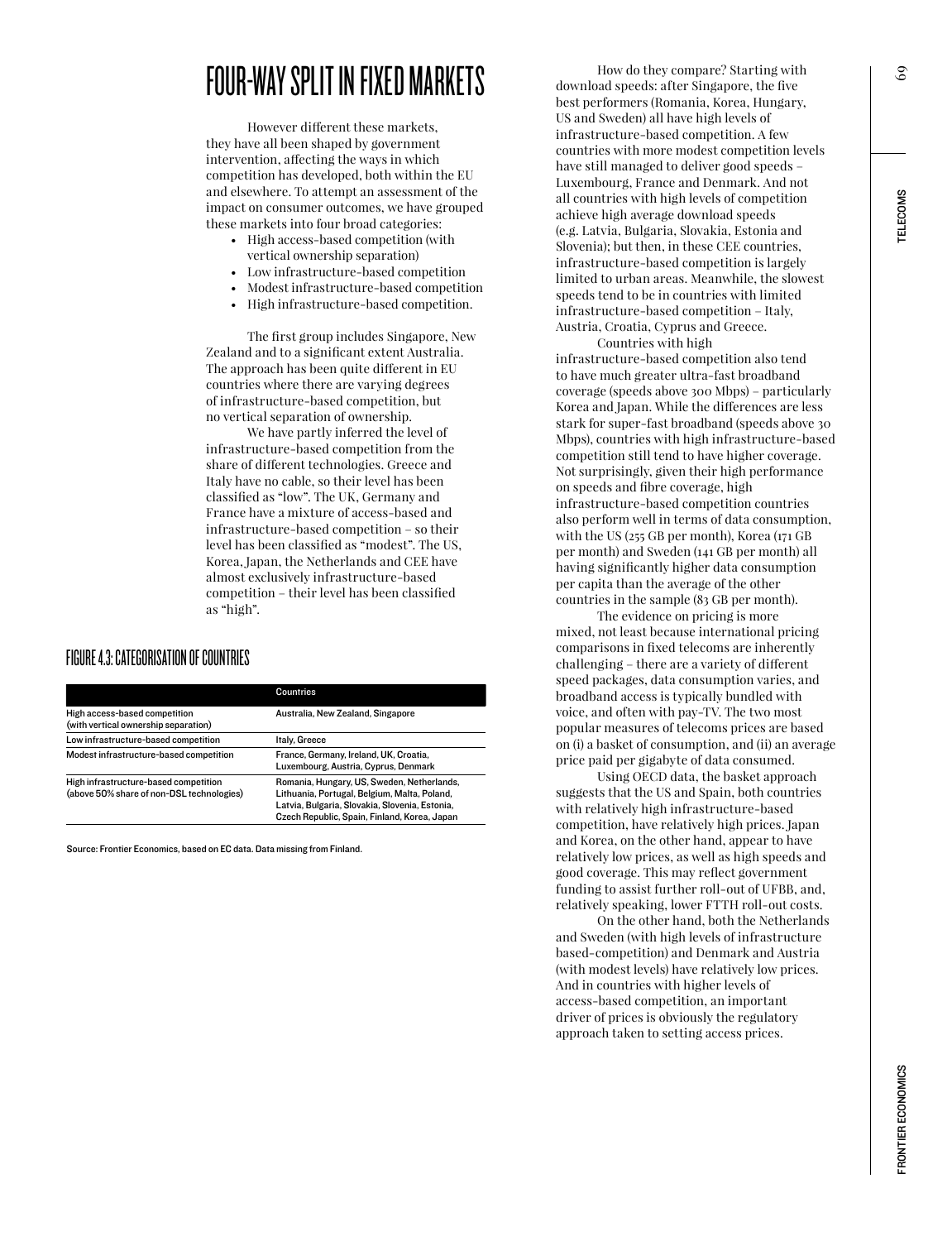#### FIGURE 4.4: COMPARISON OF DOWNLOAD SPEEDS WITH AVERAGES



 $\overline{C}$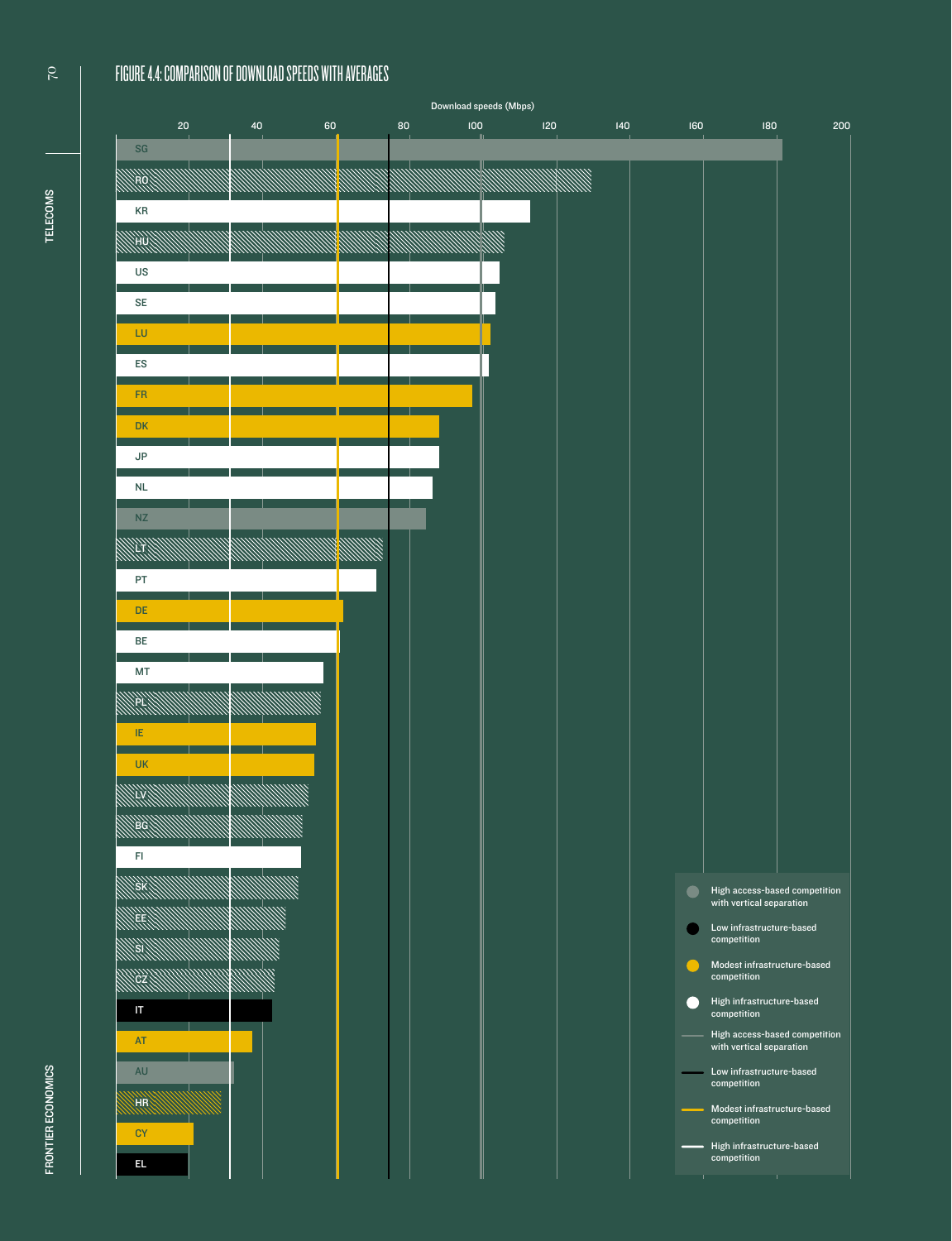#### FIGURE 4.5: ULTRAFAST BROADBAND COVERAGE



FIGURE 4.6: SUPERFAST BROADBAND COVERAGE



FIGURE 4.7: HIGH-END BASKET OF PRICES FOR FIXED BROADBAND (PPP ADJUSTED)



FIGURE 4.8: OECD PRICES FOR LOW-END BASKET FOR FIXED BROADBAND (PPP ADJUSTED) WITH AVERAGES



- High access-based competition with vertical separation
- Low infrastructure-based competition
- Modest infrastructure-based competition
- High infrastructure-based competition
- High access-based competition with vertical separation
- Low infrastructure-based competition
- Modest infrastructure-based competition
- High infrastructure-based competition

 $\overline{7}$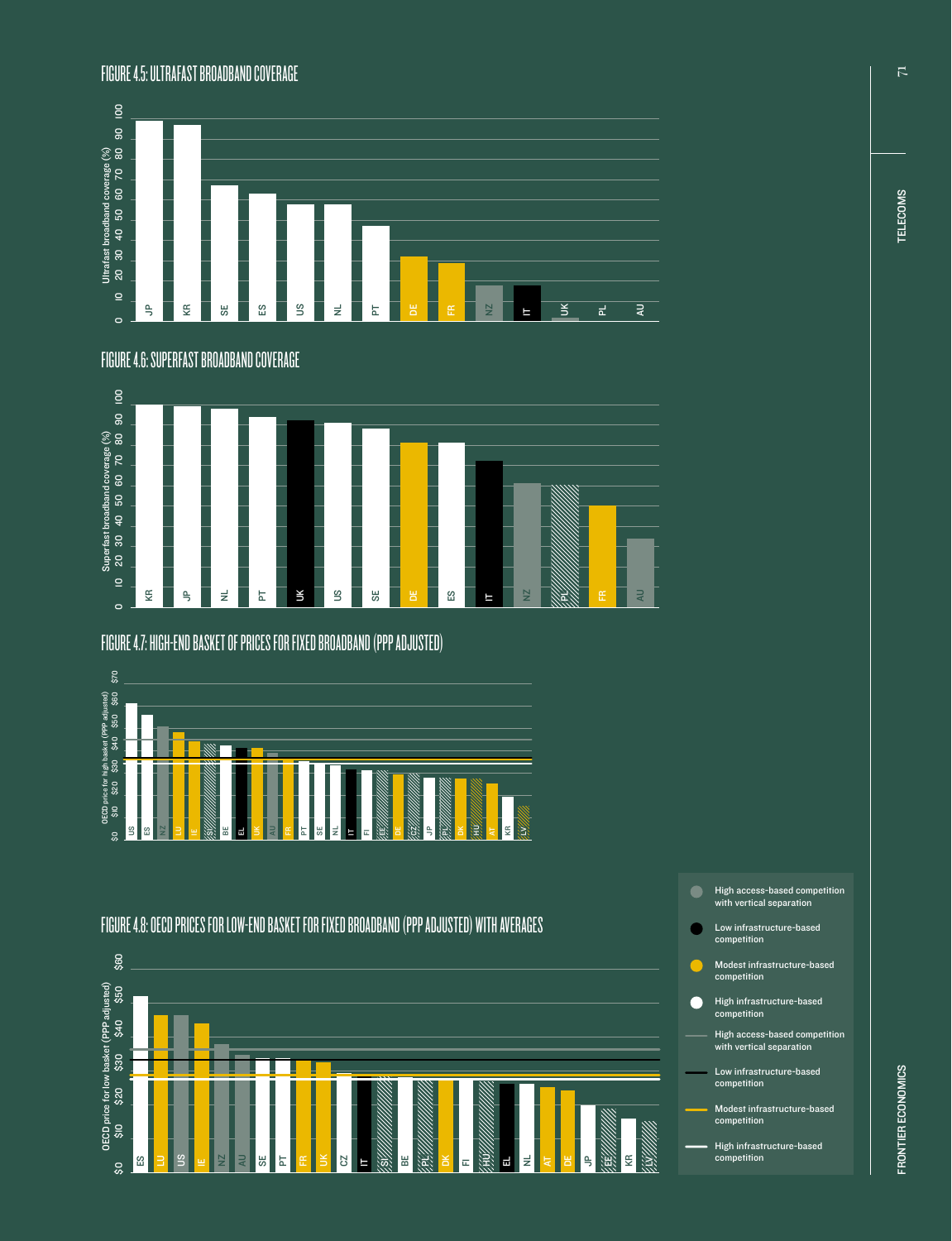Both New Zealand and Australia, relying mainly on the access-based approach, are fairly expensive for both high-end and low-end users. While New Zealand may compensate for this with relatively higher speeds, this does not seem to be the case for Australia. This illustrates the fact that migration to a vertically unbundled market structure can entail risks, such as to service quality, that need to be managed.

As well as looking at bundled pricing, we can also compare how the average price per GB varies across countries. High infrastructure-based competition tends to perform the best, as although ARPUs are not necessarily lower in such countries, usage tends to be much higher (i.e. users are getting more for their money). The UK is a bit of an exception, as it has low prices per GB despite having relatively modest infrastructure-based competition.

So stronger infrastructure-based competition seems to have delivered faster and further roll-out of ultra-fast infrastructure. The relationship between the degree of infrastructure-based competition and the level of prices is more complex – partly because stronger infrastructure-based competition may mask lower levels of overall retail competition. Moreover, because such competition is associated with higher-quality services, it may also be consistent with higher (quality-adjusted) prices and ARPUs, while still delivering a benefit to consumers.

Moreover, infrastructure-based competition in urban areas may still help keep prices in rural areas down, as operators often price nationally. However, if high-end services are only available in cities, prices for low-end packages may be driven by weaker competition in rural areas. And even if rural consumers are paying similar prices to urban consumers, they may be getting much lower speeds, as the UK regulator, Ofcom, has vividly demonstrated. This supports the case for regulators adopting a more geographically disaggregated approach – relying on infrastructure-based competition where possible, but using access-based competition in areas where it is not.

#### COMPETITION EMERGED QUICKLY IN MOBILE…

Economies of scale (to cover a given area) are generally lower in the mobile sector than the fixed, as mobiles rely on spectrum (i.e. airwaves) rather than having to roll out an expensive wireline access network. Although spectrum is scarce, enough has been available to enable the viable national entry of a number of mobile network operators.

As a result, monopoly quickly disappeared in most countries. Regulators have encouraged entry through the award of additional spectrum licences, often also promoting competition by setting spectrum caps and/or reserving spectrum for new entrants. Policy-makers have often required existing operators to offer national roaming to new 3G and 4G entrants, to allow them to roll out networks gradually. All OECD countries now have three or four MNOs, and some had, at the peak, up to five or six. Many of these also have mobile virtual network operators (MVNOs) who rely on wholesale access to the MNOs' networks, with the terms often determined by commercial negotiations rather than regulation.

Competition helped stimulate the widespread take-up of mobile and the roll-out of new mobile technologies. Empirical analysis by Frontier, using data from more than 200 countries over a 15-year period, showed that 3G population coverage was 36% higher and had increased three times faster in countries with network competition than in countries served by a single network.

However, the vast majority of price reductions were accounted for by the transition to next-generation technologies, not by competition alone.

#### THE TITANS ARE HERE

No discussion of the evolution of the telecoms sector can be complete without reference to the impact of online service providers (OSPs). In a period when telecoms operators have seen incomes and market values sag, companies such as Google, Apple, Amazon and Facebook, which rely on the networks built by telecoms operators, have emerged as some of the largest companies in the world, with spectacular rates of revenue growth.

Some OSPs deliver benefits to telecoms operators, as consumers' use of OSP services increases their demand for data, so this is likely to increase how much consumers are willing to pay for their telecoms subscription and any out-of-bundle data usage. It may also increase consumers' demand for high-quality services, e.g. willingness to pay for high speeds.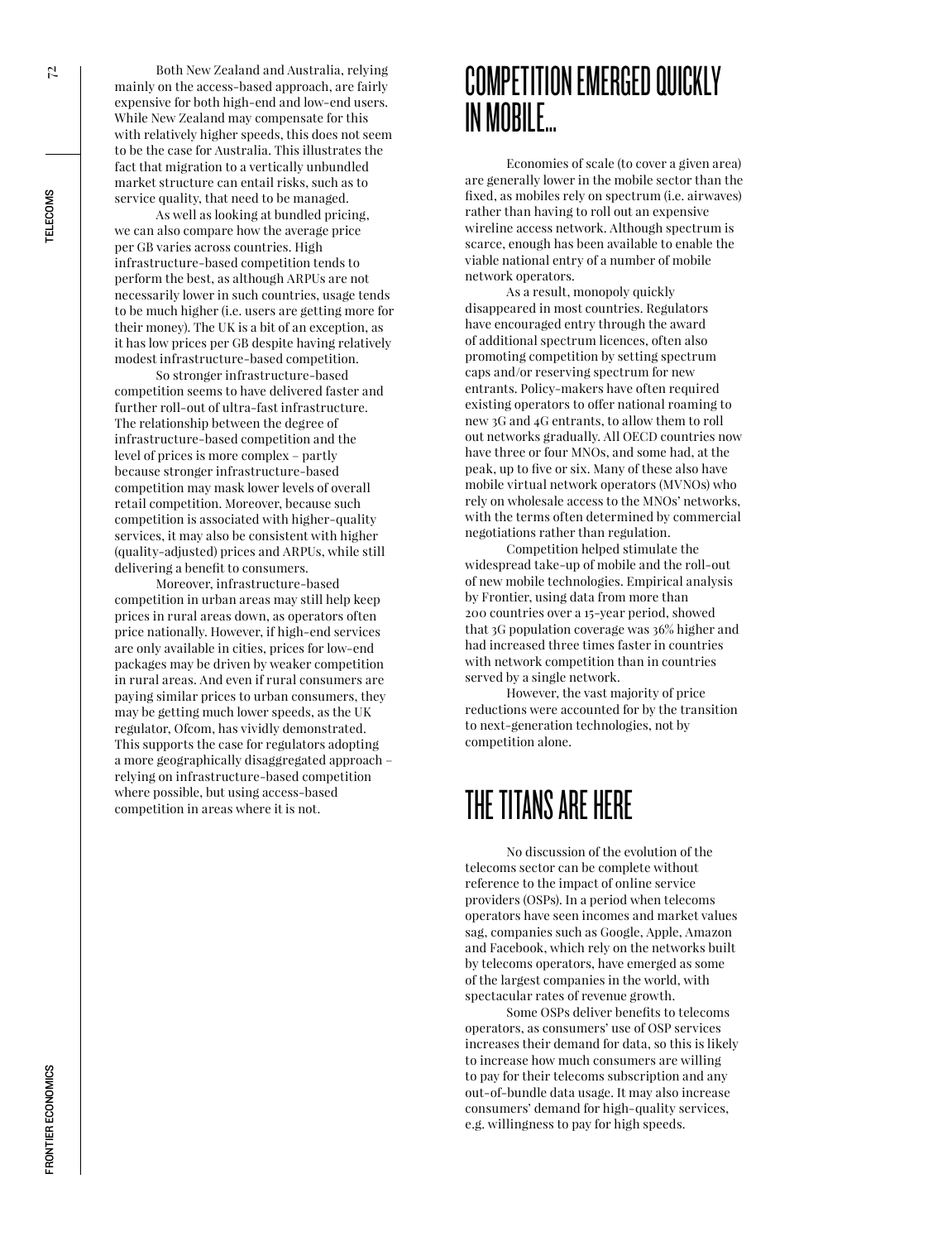## TELEFONICA VODAFONE DEUTSCHE TELEKOM VERIZON CHINA MOBILE AT&T FACEBOOK AMAZON GOOGLE APPLE MARKET CAPITALISATION

Operators on the other hand have complained that some OSPs are "free-riding" on their network investments. How could Netflix develop its successful business model, challenging the traditional cable-based pay-TV subscription model, without the network investments of the telecoms operators?

Moreover, other OSPs also compete directly with the services offered by telecoms operators. WhatsApp, which has substituted its "chats" for traditional text messaging on mobile, is an obvious example. If MNOs attempt to restrict their customers' ability to access services such as WhatsApp, mobile operators risk losing them to competitors. So instead, they have restructured many of their packages, to include high/unlimited allowances for messaging and voice services.

So has the increased demand for data as a result of OSPs' services outweighed any adverse substitution impact that OSPs have had on telecoms operators? Where substitutability is likely to have been high, such as with messaging services, it seems fair to assume that such OSP services have had an adverse impact on mobile operators, reducing their traditional revenues while having a minimal impact on data usage, as they "consume" relatively limited amounts of capacity.

It is much less clear that OSPs have had an adverse effect on telecoms operators in cases where there is no substitutability: as a general principle, an increase in demand (in this case for data usage) should lead to an increase in revenues for telecoms operators that outweighs related cost increases, otherwise telecoms operators should not invest in additional network capacity. There are two possible caveats to this. First, the provision of substitutable services for "free" has led mobile operators to offer much "flatter/eat what you can" pricing structures. Under such a pricing structure, consumers may increase their data usage even if they attach relatively little value to it – this is because they face a zero marginal price for additional data usage. Second, even if OSP services do not substitute for telecoms operators' traditional services, OSPs could have made it more difficult for telecoms operators to enter and expand into adjacent markets. While this could not explain the fall in revenues, it may help explain why telecoms operators have struggled to grow revenues.

**TELECOMS**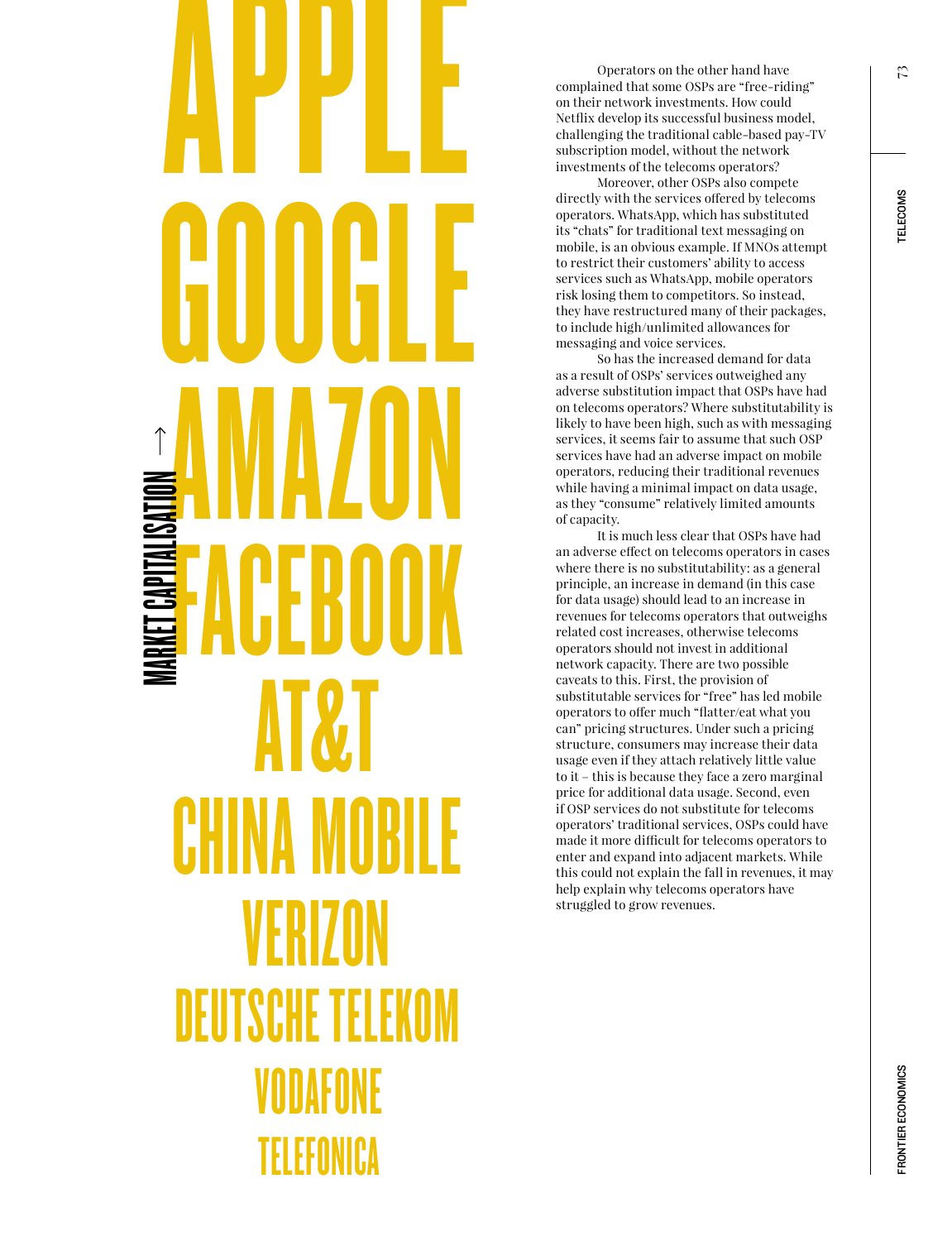These issues have led to a debate as to whether policy in the sector should focus more on dynamic efficiencies. In mobile, there has been an extensive debate around whether a more concentrated market could boost investment incentives and drive greater consumer benefits. As reflected in a range of merger decisions, the jury is still out on whether three or four MNOs are best for consumer welfare: for example, according to the OECD's broadband data, mobile data consumption per subscriber in Austria, the country that started the more recent mobile four-to-three consolidation wave in Europe in 2012, was in 2017 the second highest in the OECD, after Finland, a country with three MNOs. In *Evaluating market consolidation in mobile communications*, a report published by the Centre for Economic Performance in 2017, the economists Christos Genakos, Tommaso Valletti and Frank Verboven found that:

*…a merger will have static price effects to the detriment of consumers, but also dynamic benefits for consumers as investment can enhance their demand for services.*

Contract of the conomists Christos Genakos, Tommaso<br>
the cconomists Christos Genakos, Tommaso<br>
Valletti and Frank Verboven found that:<br> *A carrege call have state price figtes to*<br> *bte deriment of consumers is investment* The debate over mobile consolidation is particularly hot given that 5G pressures may lead to another push for consolidation. In merger investigations, the burden of proof of these on merging parties is increased by the brevity of the time horizon (one to two years) within which they have to be demonstrated. Both the scale and the time-scale involved in the creation of a dense network of sites for the roll-out of 5G technology suggest competition authorities should take a longer view – this would be consistent with proposals for competition authorities to focus more on potential longer-term impacts of strategic acquisitions in the tech sector. And, in mobile, spectrum auctions provide policy-makers with regular opportunities to promote entry to the mobile market, which could reasonably be balanced by a more accommodating approach to mergers – although the fact that the EC typically reviews these while national governments allocate spectrum does not make such a balancing act easy.

> On the fixed side, the EU is moving towards a more light-touch approach, in the hope of encouraging UFBB roll-out. In September 2016, as part of its Connectivity Package, the EC's new European Electronic Communications Code explicitly expressed the objective of boosting investment in ultra-fast networks. However, that does not mean losing sight of competition: indeed, one of the ways that the EC plans to update its approach is by facilitating access to ducts and poles to encourage non-incumbent roll-out, although it also wants to encourage co-investment. Its hope is to:

SO WHAT IS THE RIGHT<br>POLICY MIX?

Policy makers are considering the right policy mix to maintain the gains delivered by competition while dealing with the challenge of investment in the telecoms sector. Too little competition may deter investment, since monopolies hesitate to cannibalise their existing revenues. By contrast, next-generation technologies have been rolled out faster where incumbents faced competition from cable networks.

However, you can have too much of a good thing: in the mobile sector, one of the key debates of the last few years has been whether some market consolidation might actually stimulate higher investment (or at least higher "efficient" investment, as there would be less duplication) by improving the investment returns.

A wider point is that the social and economic "externalities" from telecoms development may not be fully factored into operators' investment decisions, and so without government intervention they will naturally tend to "under-invest": the variation in degrees of subsidy between countries serves to illustrate this.

才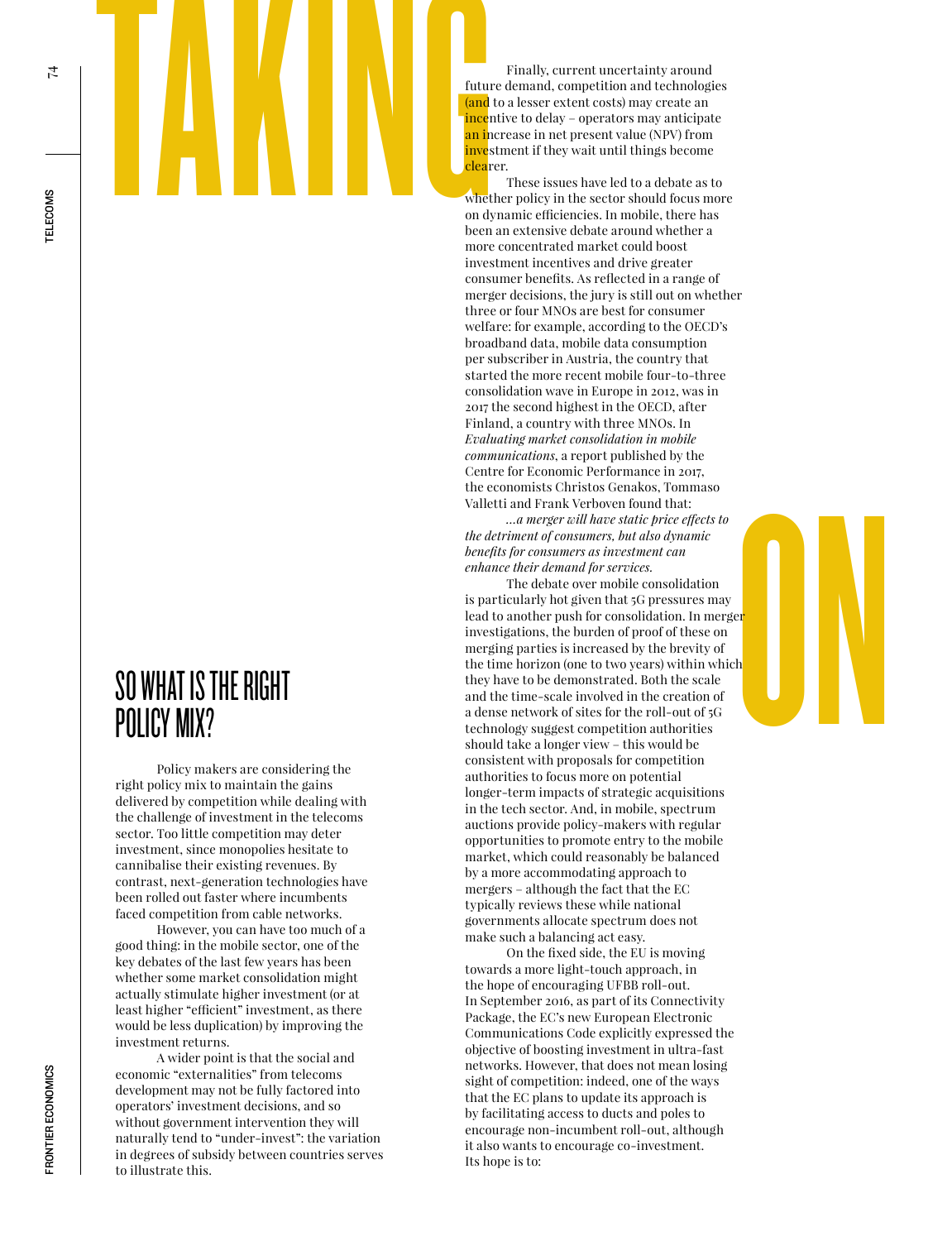*…encourage market-driven solutions leading to infrastructure deployment re-using existing civil engineering wherever possible, and encouraging commercial agreements, including co-investment or access agreements, between operators, where these have a positive effect on competition.*

However, in most countries there will still be areas where the roll-out of next-generation fixed networks simply does not look commercially viable. So in the EU, and indeed elsewhere, we may end up with two strands in policy: deregulation in cities, where there may be effective competition between (say) three players; with regulated (and probably subsidised) monopolies operating in rural areas. That still leaves open the question of whether there are other sources of profits for the telecoms operators that could contribute to strengthened investment incentives.

switch the<br>consumer<br>and risks<br>which may<br>technology<br>consumer<br>consumer And while investment incentives are important, as mobile and fixed broadband penetration reach saturation and the desirable 5G and FTTH roll-out materialises, policy-makers in Europe are also likely to switch their attention to the downsides for consumers from oligopolistic market structures and risks from more co-ordinated behaviour, which may in some cases be enabled by technology and pricing algorithms.

#### TAKING ON THE TITANS?

Telecoms operators' biggest fear is relegation to the status of wholesale suppliers of a commoditised product (data capacity). This fear is sharpened by the fact that operators do not themselves develop the equipment from which their networks are built, restricting their ability to gain a non-replicable advantage. There are broadly two strategies that could help telecoms operators:

- Enter the OSP markets by developing their own (partial?) substitutes for OSP services.
- Changes in the relative bargaining power of the larger OSPs.

There are two main types of substitutes telecoms operators could develop: first, content related, which they can bundle with their access services. The problem with this, especially for non-US operators, is that now the big fish are in this pond, organic growth is challenging (Amazon and Netflix spent more than \$10 billion on content in 2017, up from \$3.5 billion in 2015) and acquisitions are expensive (note Comcast's \$40 billion acquisition of Sky). The second type of substitute would be services that would be funded by advertising. But here, scale and network effects are key: Facebook had 2.3 billion users at the end of 2018, and YouTube close to two billion. By contrast, Vodafone Group had 404 million subscribers, Telefonica 256 million and Deutsche Telekom 159 million. In 2011 Google spent \$12.5 billion to buy Motorola's mobile-producing arm, on top of \$1.7 billion to buy YouTube in 2006. Facebook famously bought WhatsApp for \$19 billion in 2014. While Vodafone has made major acquisitions in the past, it is hard to see telecoms operators competing in the market for OTT services today.

Competition authorities are gearing up to try to limit the market power of OSPs in the future:

- The EC has brought a number of abuse of dominance cases against OSPs (e.g. Google).
- The EU has recently introduced the General Data Protection Regulations, which mean that OSPs face greater restrictions on what they can do with personal data.
- OSPs may face larger tax bills.
- Competition authorities are weighing up whether digital mergers require increased scrutiny.
- whether large OSPs sho<br>to share some of their d<br>increase users' ability to<br>data between platforms<br>data between platforms<br>data between platforms<br>data between platforms Some authorities are considering whether large OSPs should be forced to share some of their data and/or increase users' ability to port their data between platforms.